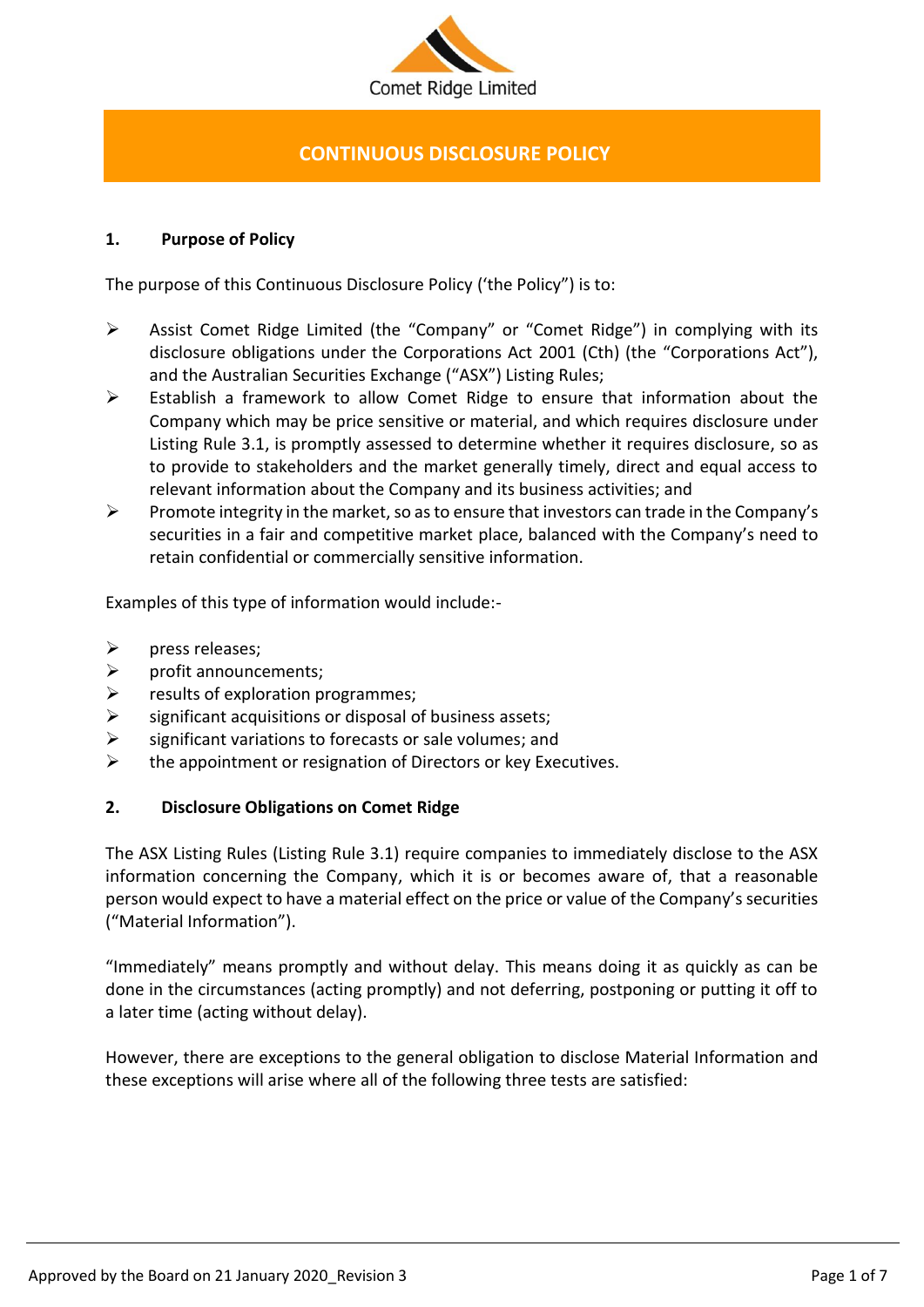#### **Test 1**:

One or more of the following applies:

- (a) it would be a breach of a law to disclose the information;
- (b) the information concerns an incomplete proposal or negotiation;
- (c) the information comprises matters of supposition or is insufficiently definite to warrant disclosure;
- (d) the information is generated for the internal management purposes of the entity; or
- (e) the information is a trade secret; and

# **Test 2**:

The information is confidential and the ASX has not formed the view that the information has ceased to be confidential; and

# **Test 3**:

A reasonable person would not expect the information to be disclosed.

### **3. Persons Responsible for Disclosure of Material Information**

# **3.1 The Board**

The Board of Directors is responsible for ensuring that the Company complies with its disclosure obligations, including through the adoption and monitoring of this Policy.

### **3.2 Disclosure matters reserved for the Board**

The Board will determine and approve the dissemination of Material Information related to the Company's periodic disclosure, including the Annual Report, the Half Year Report and full year results announcements, the communications related to the Company's general meetings and other formal communications with shareholders.

The Board will also determine the disclosure to ASX for release to the market of Material Information related to significant Company actions or events, for example announcementsthat deal with Reserve or Resource bookings or downgrades, any significant transactions under Listing Rule 11, market guidance, mergers, acquisitions or capital raisings.

### **3.3 The Disclosure Committee**

The Company has established a Disclosure Committee (the "Committee") with the responsibility for the implementation of this Policy. The Committee is currently comprised of the following members:

- Chairman of the Board;
- Managing Director;
- Company Secretary; and
- Chief Financial Officer

The Board has delegated to its Disclosure Committee the authority to make decisions associated with compliance with the Company's continuous disclosure obligations.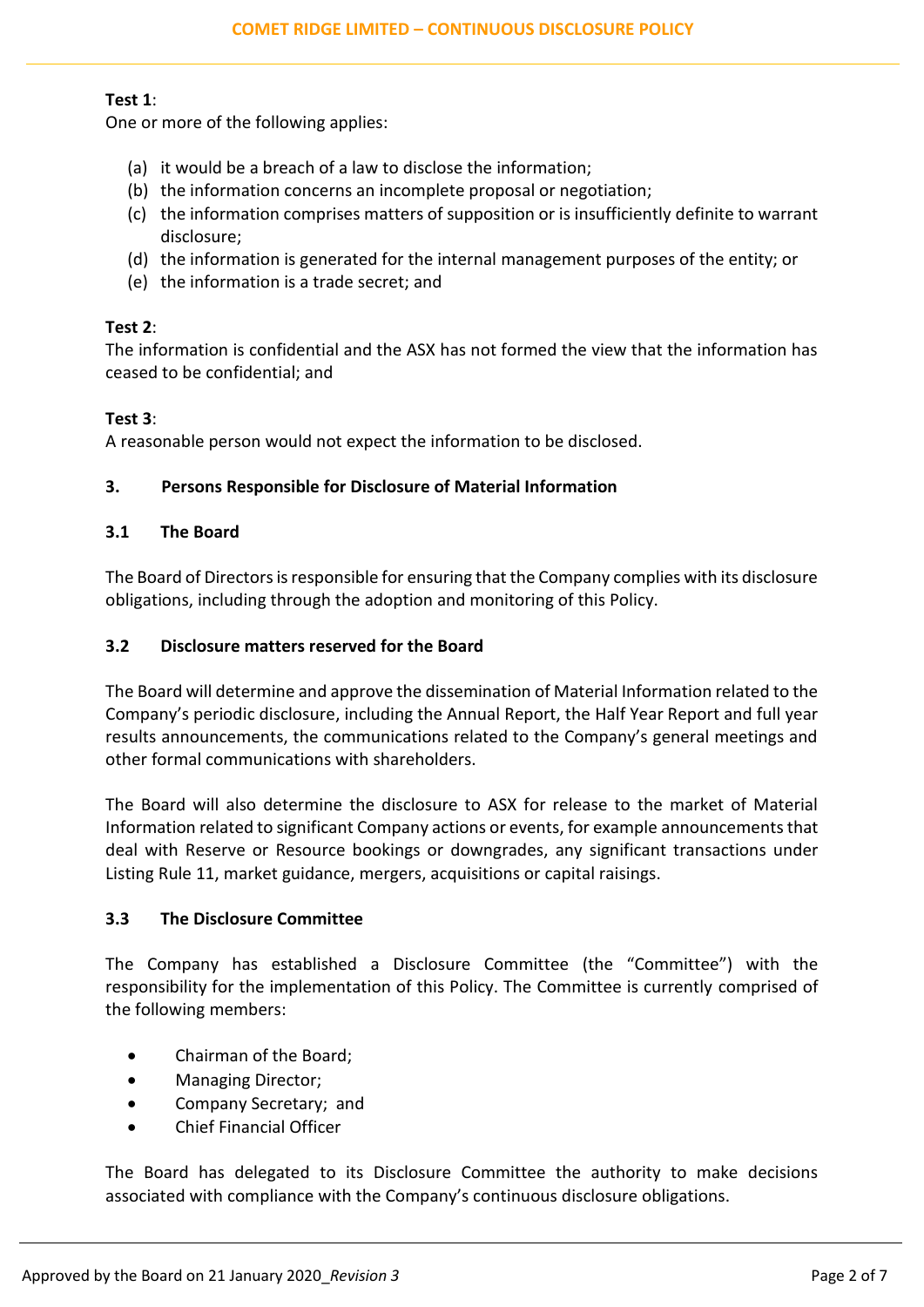It is the responsibility of the Company Secretary to ensure that information that may be Material Information is considered by the Board or the Disclosure Committee in accordance with this Policy and cause any approved communication of Material Information to be disclosed to ASX for release to the market.

The matters listed in clause 3.2 are expressly reserved for the Board and may not be determined by the Committee. The Committee is authorised to consider and determine disclosure matters as set out in this clause:

- disclosure of a matter or issue other than one that falls within clause 3.2 which is likely to have a material effect on the price or value of Comet Ridge's securities;
- disclosure of a matter or issue if there is reasonable doubt about whether or not that matter or issue is likely to have a material effect on the price or value of Comet Ridge's securities;
- the text of any announcement to be made to the ASX;
- whether a trading halt should be requested if necessary to facilitate an orderly, fair and informed market, in which case the Committee being made up of at least two members, one of which must be either the Managing Director or Chairman, will be entitled to make a decision to request a Trading Halt ; and
- any other matter relating to Comet Ridge's continuous disclosure obligations and Material Information but excluding the matters expressly reserved for the Board and listed in clause 3.2.

# **Trading Halts**

If the market is or will be trading at any time after the Company first becomes obliged to give Material Information to ASX under Listing Rule 3.1 and before it can give ASX an announcement with that information for release to the market, a trading halt may be required.

If the Committee is unsure about whether it should be requesting a trading halt (or voluntary suspension) to cover the period required to prepare an announcement, it should contact the Company's listing adviser at ASX to discuss the situation or seek legal advice. Only the Committee or the Board may request, or authorise a person to request, a trading halt.

A meeting of the Committee will be formed by a quorum of two members of the Committee.

The Committee may determine that a particular matter should be the subject of consideration and determination by the Board itself.

The Committee must, where time permits and doing so would not otherwise place the Company in breach of its disclosure obligations, ensure that a final or near final draft of any announcement that contains Material Information is circulated to the full Board for their review. If any subsequent material changes are made to the announcement after a copy has been circulated to the Board, the Committee must again, where time permits and doing so would not otherwise place the Company in breach of its disclosure obligations, provide to the Board an updated draft of the announcement.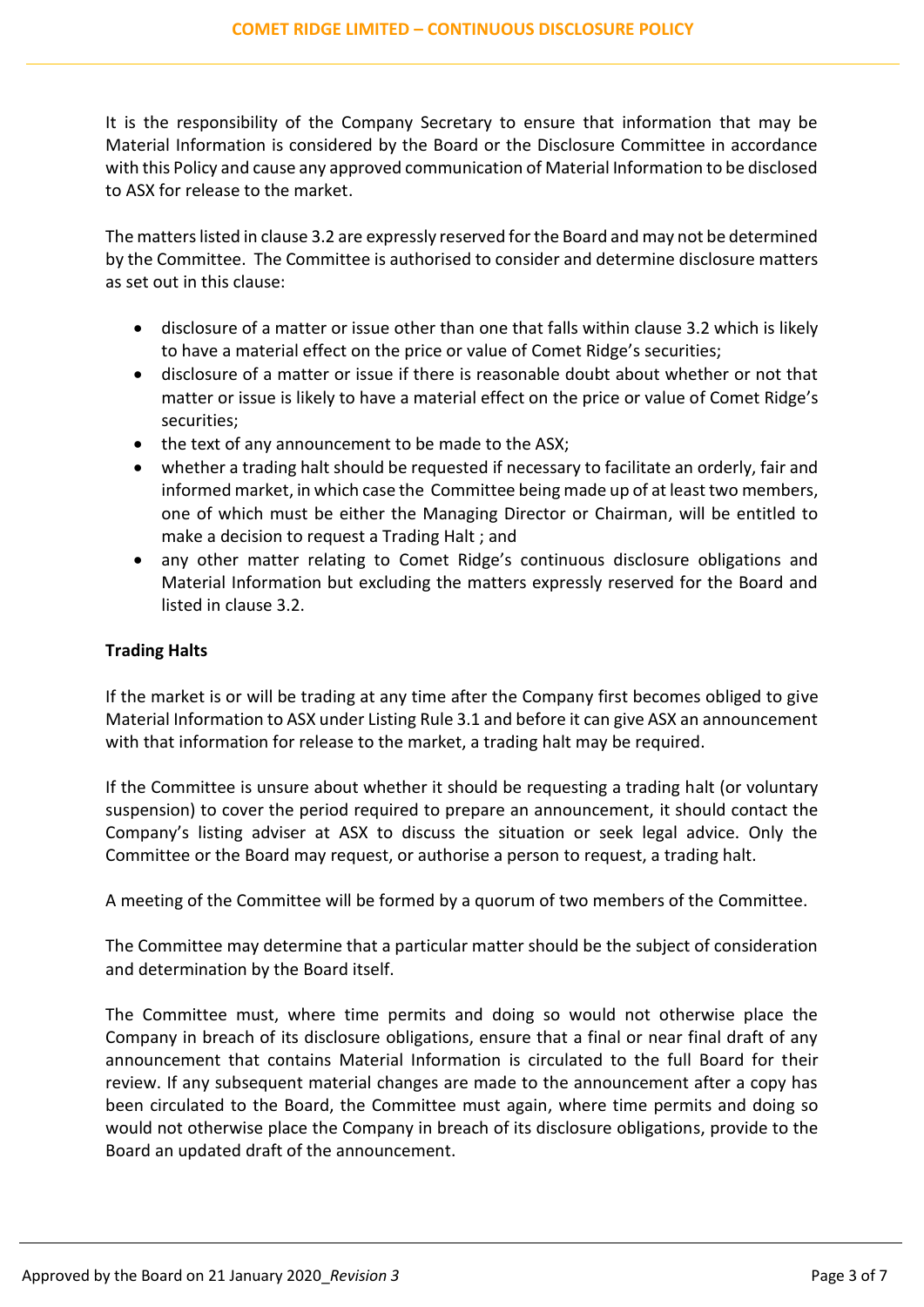The Board will be provided with copies of all information disclosed to ASX immediately upon its release.

No employee may respond to queries from the general media or analysts without the authority of the Committee and all such queries should immediately be referred at first instance to either the Managing Director or the Company Secretary or in their absence one of the above named members of the Committee.

Any employee of the Company who becomes aware of potentially Material Information, which they know or suspect, is not known to the Managing Director or the Company's Board, must inform one of the members of the Committee of that information.

It is also their responsibility to advise those officers if they become aware of information that might render previously publicly released Material Information likely to be or in fact inaccurate, so that an announcement correcting the situation can be made as soon as possible.

Employees are encouraged to consider whether information in their possession might be Material Information and seek assistance from the Managing Director or Company Secretary if they are in doubt.

# **4. Disclosure Principle**

The Company will, subject to the exceptions contained in the ASX Listing Rules, as soon as reasonably possible, notify the ASX of any information concerning it that a reasonable person would expect to have a material effect on the price or value of the Company's securities and which a reasonable investor is likely to use as a part of the basis for making investment decisions.

### **5. What is "Material Information"?**

Broadly any information concerning the Company which would, or would be likely to, influence investors in deciding whether to acquire or sell the Company's securities or Material Information must be disclosed to the ASX in accordance with this Policy.

The following is a guide as to the type of information that is likely to require disclosure. As it is not possible to exhaustively define the events or circumstances that might amount to Material Information, the Company encourages employees and contractors that if they come across information which potentially falls within the category of Material Information or they are in any doubt, they should treat it as if it is Material Information and refer the question for the Committee to resolve.

Matters which generally require disclosure include:

- changes in the Board of Directors, senior executives or auditors;
- a change in the Company's accounting policy;
- events regarding the Company's shares, securities, financing or any default on any securities;
- giving or receiving a notice of intention to make a takeover offer;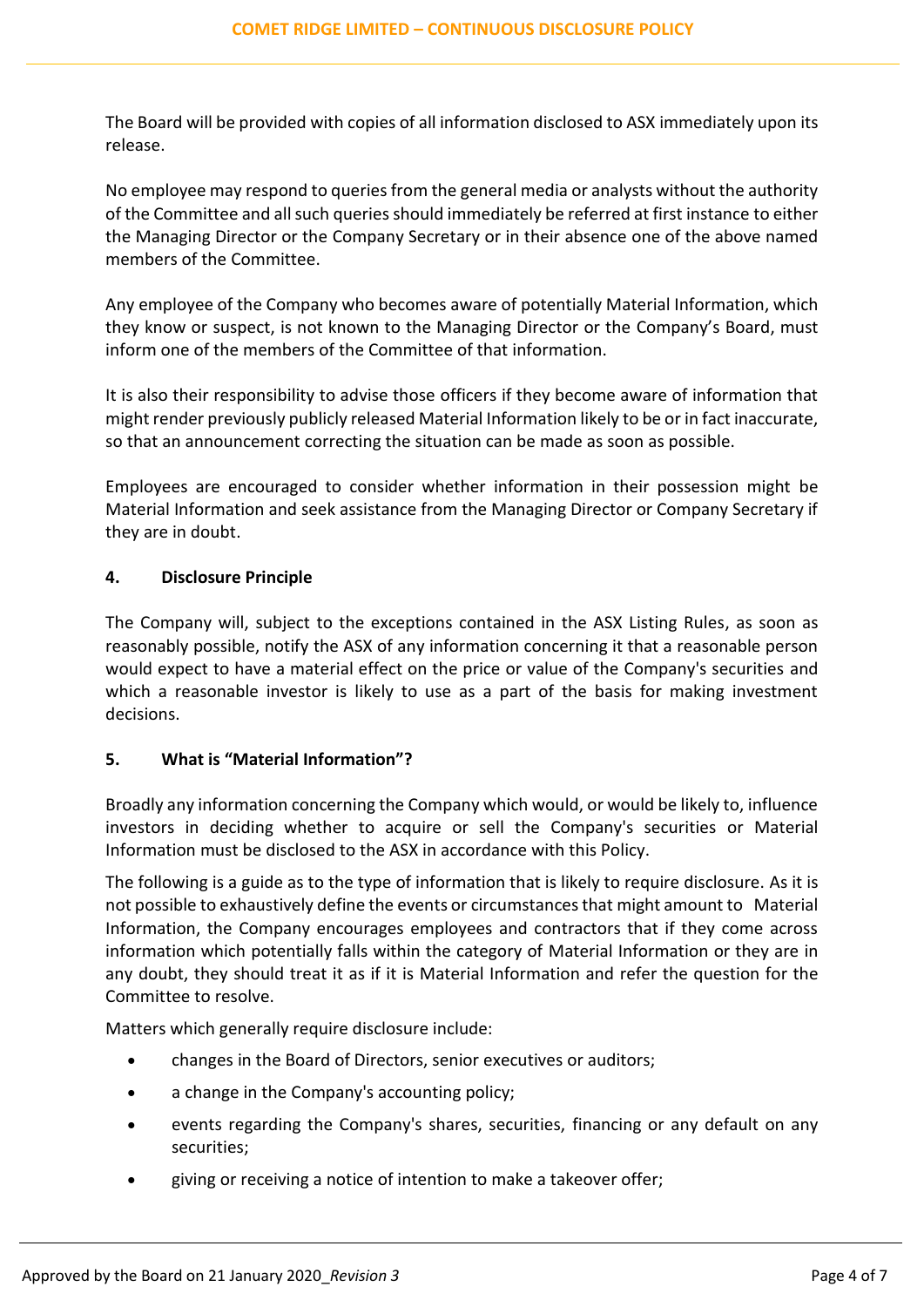- mergers, acquisitions/divestments, joint ventures or changes in assets;
- significant developments in regard to new projects or ventures;
- major new contracts, orders, or changes in suppliers or customers;
- industry issues that may have a material impact on the Company;
- natural disasters or accidents that have particular relevance to the businesses of the Company or its suppliers;
- a transaction that will lead to a significant change in the nature or scale of the entity's activities (see also Listing Rule 11.1 and Guidance Note 12 Significant Changes to Activities);
- a material mineral or hydro-carbon discovery;
- a material acquisition or disposal; or
- the granting or withdrawal of a material licence.

# **6. Responding to Enquiries from Investors, Analysts and the Media**

All enquiries from investors, analysts and the media seeking information from the Company, whether the enquiry is made by phone, fax, mail, email or in person are all to be treated in the same manner. The Company will respond to all enquiries in a timely manner and the Managing Director or one of the members of the Committee will oversee the Company's response to such enquiries.

If an employee is faced with an unexpected question, they are instructed to respond only with the information which has been previously disclosed to the market. If answering the query requires the disclosure of information that has not been previously disclosed, the procedure that will be followed is to decline to answer the question at that time and take the question on notice so that the formal process of releasing information can be implemented after having referred the question to a member of the Committee.

### **7. Reviewing Analyst's Draft Models or Reports**

The Company may, upon request, review analyst's draft models or reports. However, any such review will be for the sole purpose of pointing out errors in fact, based on previously publicly disclosed information.

The Company will limit its comments to responding to such enquiries to non-material information. The Company will not confirm, or attempt to influence, an analyst's opinion or conclusions and will not express comfort with the analyst's model and earnings estimates.

# **8. Incorrect Information**

If information that Comet Ridge has disclosed to the market is materially incorrect, then it will, upon discovery of the incorrect information, make an announcement correcting the situation as soon as possible.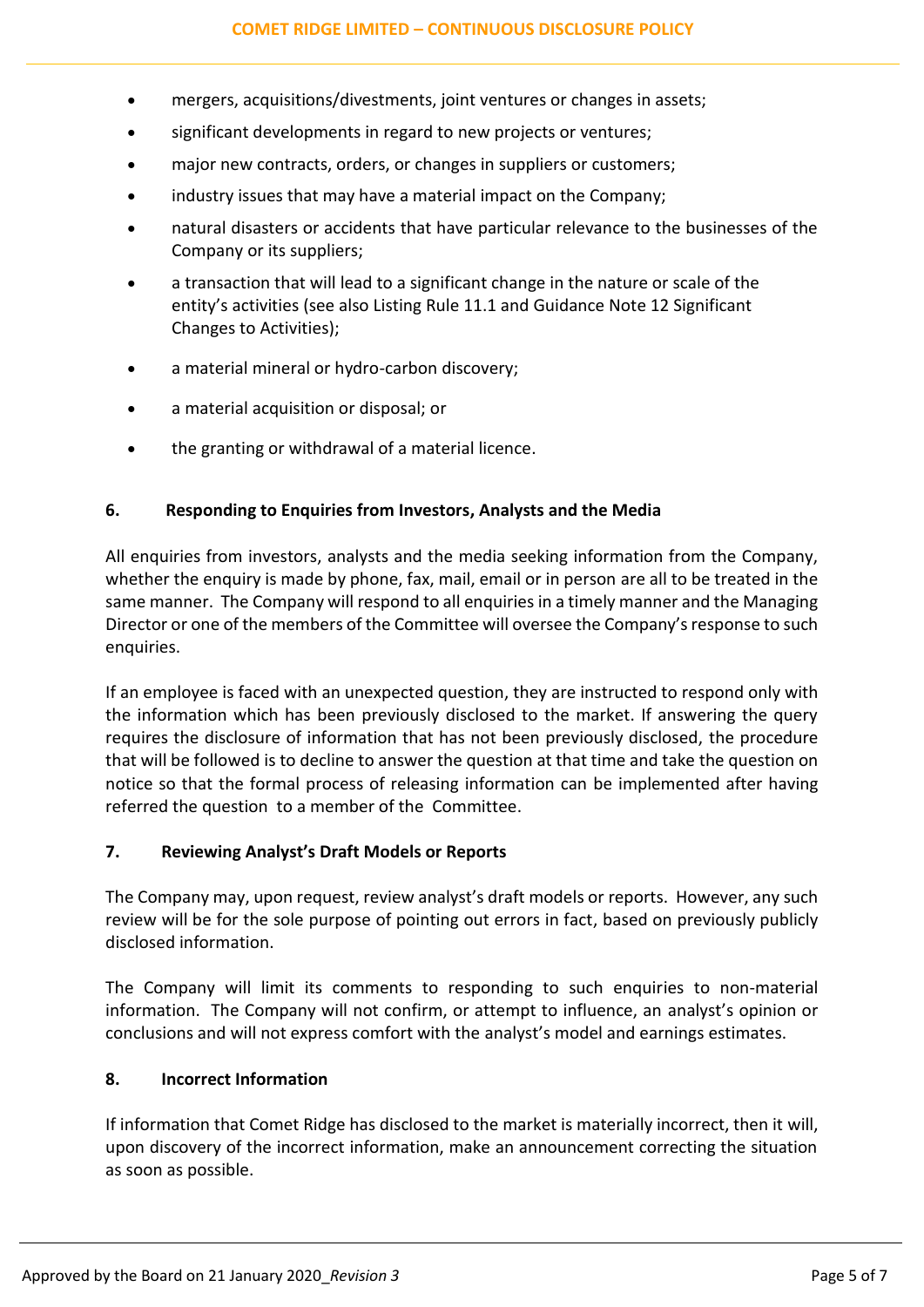#### **9. Procedure for Announcements**

On receipt of any information it is the responsibility of the Disclosure Committee to determine whether it is Material Information and whether any of the exceptions to the Listing Rules apply. If it is determined that the information is to be disclosed then the information will only be disclosed by way of an announcement to the ASX before it can be disclosed via any other arena such as an analyst briefing or via an announcement on the Company's website.

As soon as possible and only after the disclosure to the ASX, the announcement will be posted on the Company's website ([www.cometridge.com.au\)](http://www.cometridge.com.au/) as well as being distributed through the website's email alert service to all subscribers of the service.

All Company announcements must be factual, not misleading and presented in a clear and balanced manner. Any opinions expressed will be clearly identified as a statement of opinion and must be honestly held.

In circumstances where financial institutions or major shareholders are briefed on aspects of the Company's operations or financial results, and this information has not been previously released, the material used in the presentation will be released to the ASX and then posted on the Company's website before those briefings or presentations are commenced.

The Committee should be aware of all information disclosures in advance of them being made, including information to be presented at private briefings and answers to investor questions. The Committee should review any information that is to be provided at private briefings to analysts and others to assess whether the information constitutes Material Information.

If a question can only be answered by disclosing Material Information, the person speaking must decline to answer the question or take it on notice. If the question is taken on notice and the response would involve the disclosure of Material Information, the information must be released through ASX before responding.

If Material Information, which has not previously been released, is inadvertently disclosed to a third party, then such information will be disclosed through the ASX immediately upon the Company becoming aware of the same or alternatively the third party in receipt of the information will be notified and informed that the information has not been disclosed and must remain confidential and that he or she may not trade in the shares of the Company with knowledge of such information until it is disclosed.

Once an announcement has been drafted, the final form of the same is to be approved before release to the ASX by the following authorised persons:

- Managing Director where the information concerns technical data;
- Chief Financial Officer, Chairman and/or Managing Director where the information concerns financial matters or may have a financial effect on the Company; or
- any member of the Committee where the information concerns other matters.